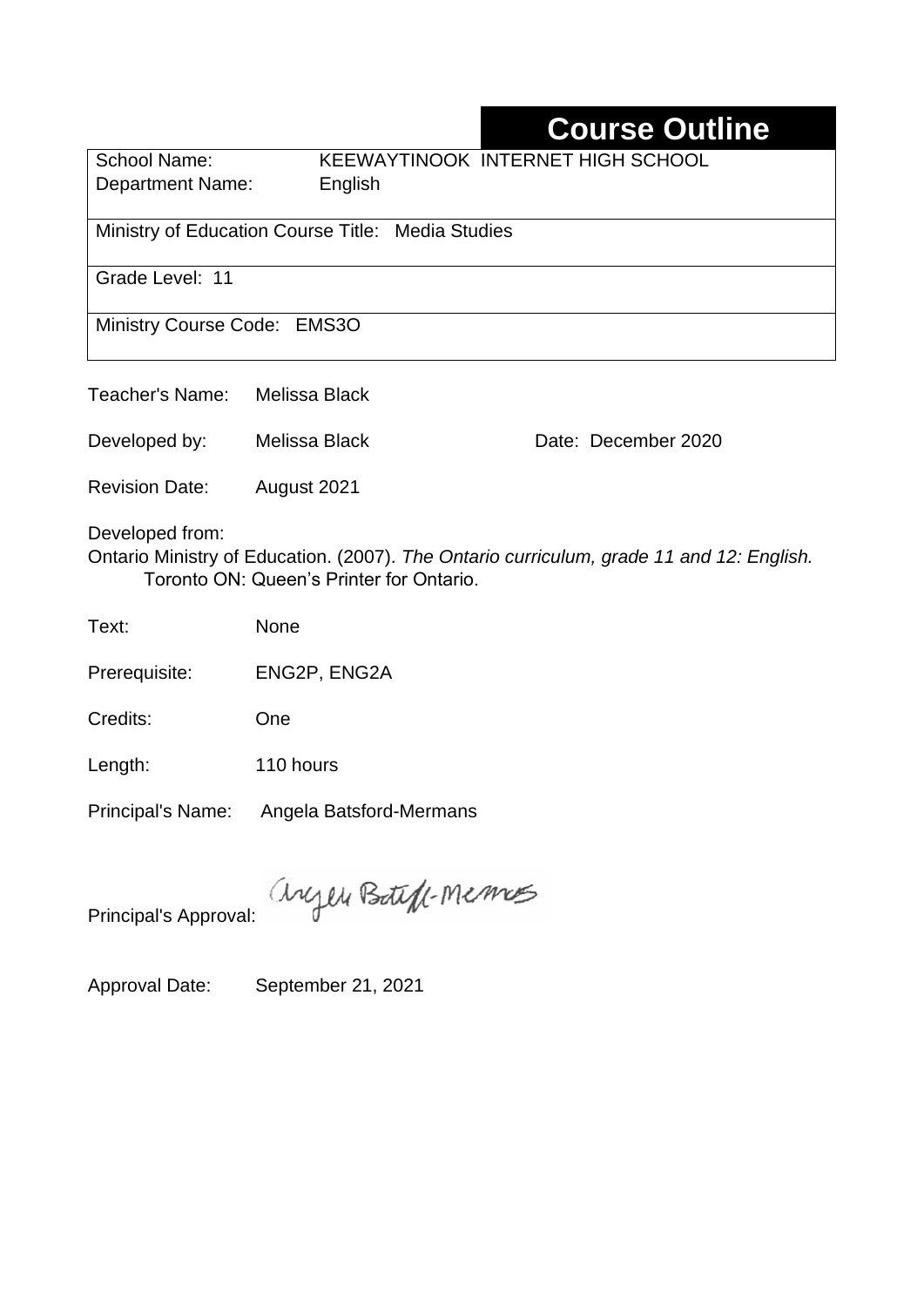# *Course Description/Rationale*

This course emphasizes knowledge and skills that will enable students to understand media communication in the twenty-first century and to use media effectively and responsibly. Through analysing the forms and messages of a variety of media works and audience responses to them, and through creating their own media works, students will develop critical thinking skills, aesthetic and ethical judgement, and skills in viewing, representing, listening, speaking, reading, and writing.

# *Overall Curriculum Expectations*

#### **Understanding and Responding to Media Texts**

- Demonstrate an understanding of a variety of media texts.
- Deconstruct a variety of types of media texts, identifying the codes, conventions, and techniques used and explaining how they create meaning

#### **Media and Society**

- Analyse and evaluate the impact of media on society.
- Analyse and critique media representations of people, issues, values, and behaviours

#### **The Media Industry**

- Demonstrate an understanding of the ways in which the creators of media texts target and attract audiences
- Demonstrate an understanding of the impact of regulation, ownership, and control on access, choice, and range of expression

#### **Producing and Reflecting on Media Texts**

- Create a variety of media texts for different audiences and purposes, using effective forms, codes, conventions, and techniques
- Demonstrate an understanding of roles and career options in a variety of media industries
- Demonstrate an understanding of their growth as media consumers, media analysts, and media producers.

# *Course Content*

| Unit                          |       | Length |
|-------------------------------|-------|--------|
| 1. Introduction to Journalism |       | 20     |
| 2. What Does a Journalist Do? |       | 27     |
| 3. Photojournalism            |       | 20     |
| 4. Audio Journalism           |       | 20     |
| 5. Major Media Project        |       | 23     |
|                               | Total | hours  |

## *Unit Descriptions*

#### **Unit 1 – Introduction to Journalism**

Students review and expand on their knowledge of journalism and the role it plays in society. They are introduced to important points in the history of journalism in Canada and changing trends in the coverage of Indigenous communities. Students will gain familiarity with Indigenous media outlets and journalists in Canada. They will increasingly understand the importance of Indigenous media, the concepts of human rights and Indigenous rights and the impact media has on human rights.

#### **Unit 2 – What Does a Journalist Do?**

Students explore journalistic processes including selecting newsworthy stories. They will increase their ability to create stories through the use of leads, nutgraphs, and inverted pyramids. Students evolve their understanding of journalism-based stories through conducting interviews with open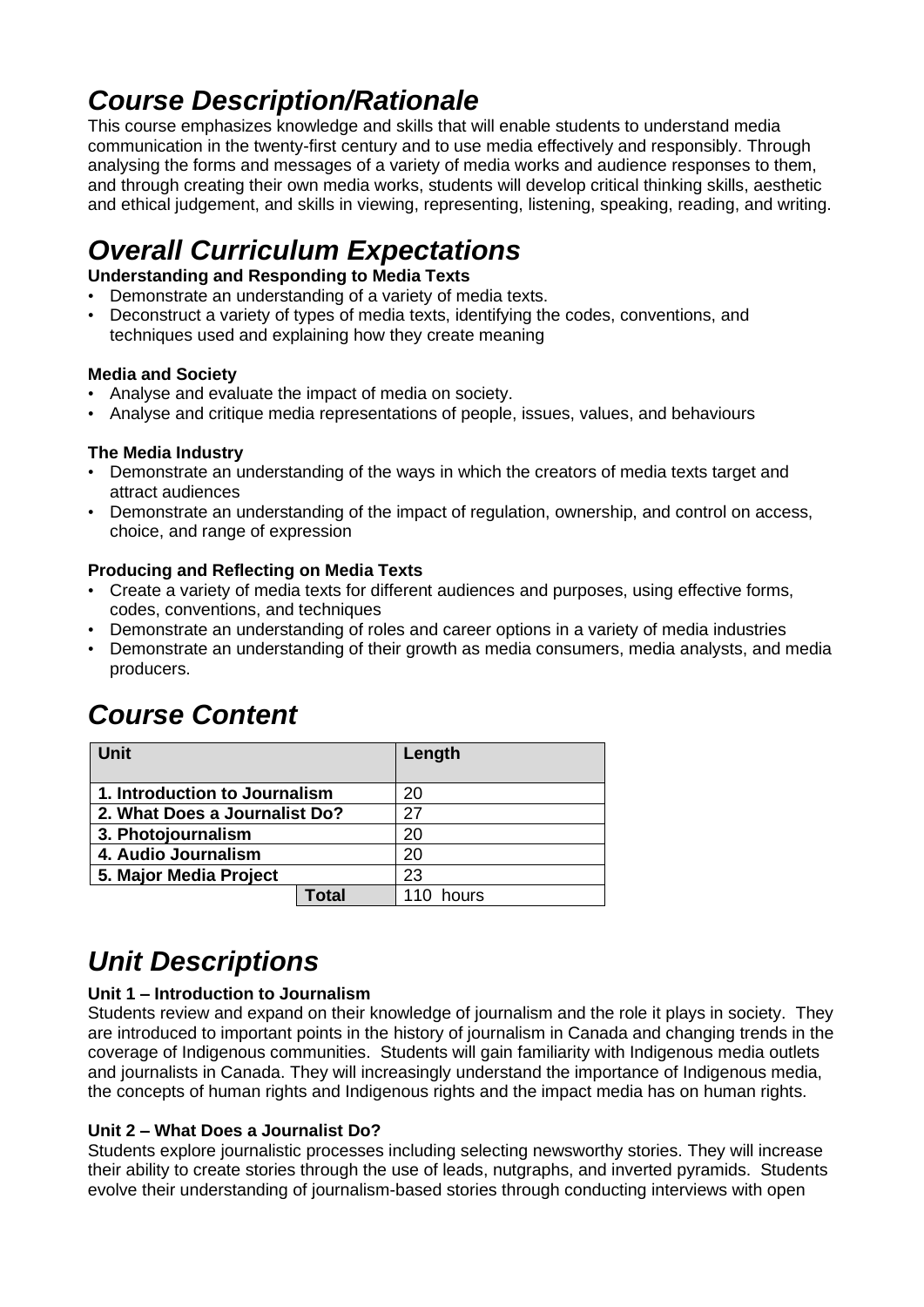ended questions, the verification of facts, and unbiased language. They will investigate the functions of a news website and why it may be a good choice for an Indigenous reporter living in a remote community.

#### **Unit 3 – Photojournalism**

Students gain an understanding of the basics of visual storytelling and the ethics and principles of photojournalism, and the ability to distinguish journalistic photos from artistic photos. They will increase understanding of the function of a cutline and write cutlines. They will apply their understanding of peer-editing to photo stories produced within their own First Nations communities.

#### **Unit 4 – Audio Journalism**

Students will gain an understanding of the role of radio/audio journalism can play in preserving language and oral history and how rules such as interviewing one's Kookum can be broken under some circumstances when transparency is present. They will identify stories with important audio elements and features of an audio interview. Students will apply basic audio recording and editing techniques including Elder protocols for their community.

#### **Unit 5 – Major Media Project**

Students will learn the process of planning and pitching stories within a context which sees their story and medium mutually complementary. They will choose a written, audio, or visual medium to share their journalism story. Finally, students demonstrate an understanding of multiple options available for sharing their work, in both amateur and professional modalities, that are available to them whilst living in remote First Nation communities.

### *Teaching/Learning Strategies*

This course is organized into an eight-week series of lessons and activities that are presented to students in remote northern communities via the internet. The eighth week is used for course consolidation, review, and the final examination. Teacher and students communicate over the internet through timely activity feedback, emails, messages, video and audio calls. Classroom mentors assume the role of liaison between the teacher and student while also supporting a holistic approach to motivate, engage and support each individual student.

A variety of strategies will be used in the online delivery of this course. Some instructional strategies include:

- Brainstorming;
- Graphic organizers;
- Indigenous role models;
- Peer Workshops
- Group discussion;
- Storyboarding;
- Nutgraphs:
- Case studies:
- Independent research.

Learning goals will be discussed at the beginning of each assignment and success criteria will be provided to students. The success criteria are used to develop the assessment tools in this course, including rubrics and checklists.

### *Evaluation*

The final grade will be determined as follows (Ontario Ministry of Education, 2010):

- Seventy per cent of the grade will be based on evaluation conducted throughout the course. This portion of the grade should reflect the student's most consistent level of achievement throughout the course, although special consideration should be given to more recent evidence of achievement.
- Thirty per cent of the grade will be based on a final evaluation administered at or towards the end of the course. This evaluation will be based on evidence from one or a combination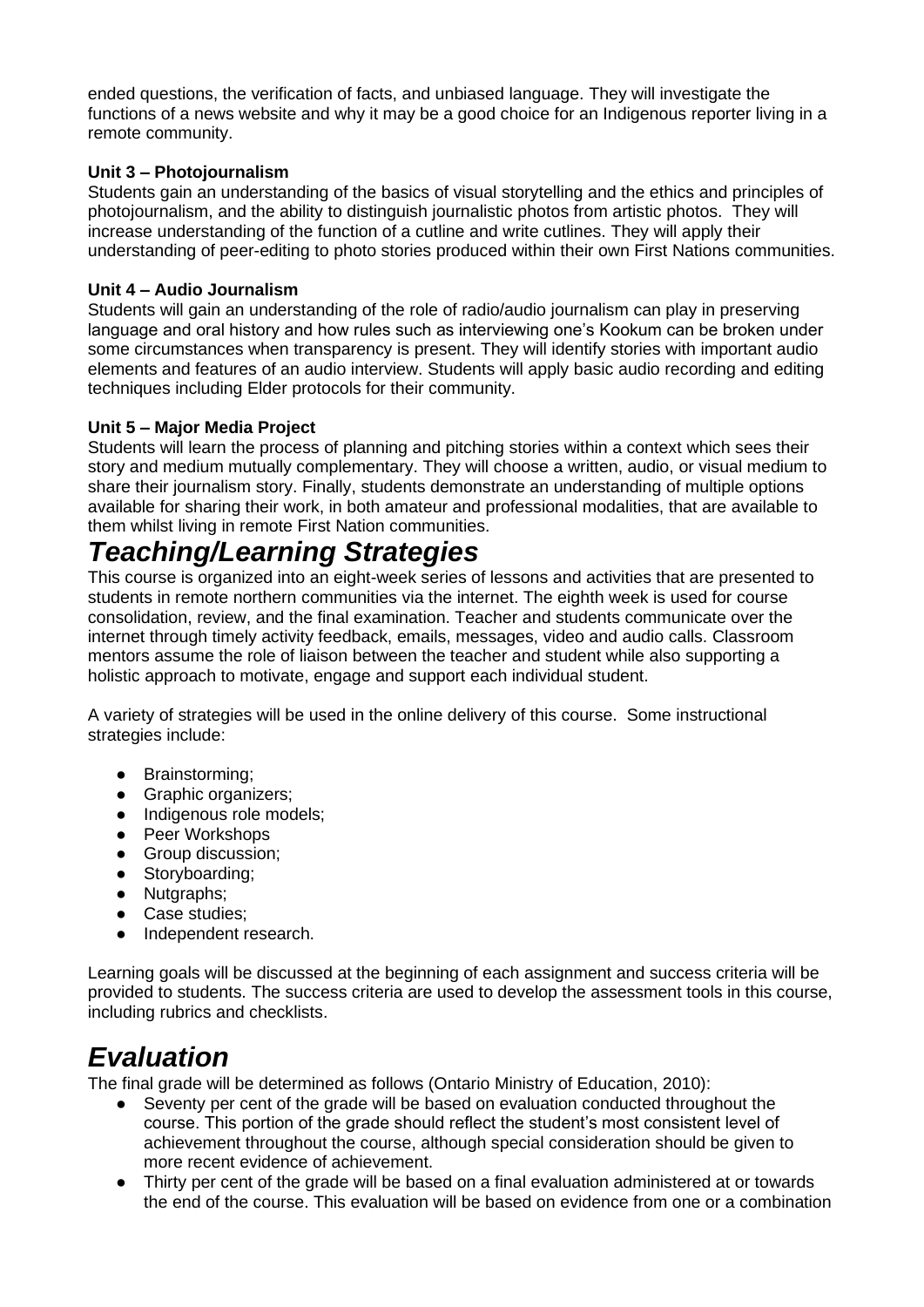of the following: an examination, a performance, an essay, and/or another method of evaluation suitable to the course content. The final evaluation allows the student an opportunity to demonstrate comprehensive achievement of the overall expectations for the course (p. 41).

Ontario Ministry of Education. (2010). *Growing success: Assessment, evaluation and reporting in Ontario schools*. Toronto ON: Queen's Printer for Ontario.

| Type of<br><b>Assessme</b><br>nt | Category                         | <b>Details</b>                                                                                                                                                                                                                                                                                   |                         | Weig<br>hting<br>(%)    |
|----------------------------------|----------------------------------|--------------------------------------------------------------------------------------------------------------------------------------------------------------------------------------------------------------------------------------------------------------------------------------------------|-------------------------|-------------------------|
| <b>Term Work</b><br>(70%)        | Knowledge/<br>Understanding      | Clear, structured reading, response to reading,<br>comprehension questions                                                                                                                                                                                                                       |                         | 13                      |
|                                  | Thinking                         | Students can recognize relevant thematic issues<br>through responses to inquiries, ability to produce<br>written, photo, and video assignments.                                                                                                                                                  |                         | 19                      |
|                                  | Communication                    | Regular responses to reading and fulfilment of<br>writing, photo, and video assignments                                                                                                                                                                                                          |                         | 19                      |
|                                  | Application                      | Manifesting comprehension and application of<br>themes in writing, photo, and video formats: accurate<br>response to questions, sharing ideas in a peer-<br>workshop environment                                                                                                                 |                         | 19                      |
| Final<br>Evaluation<br>(30%)     | Culminating<br>Activity<br>(15%) | Major journalism piece                                                                                                                                                                                                                                                                           | Knowledge/Understanding | 3                       |
|                                  |                                  | in stream of student's<br>choice.                                                                                                                                                                                                                                                                | Thinking                | $\overline{4}$          |
|                                  |                                  |                                                                                                                                                                                                                                                                                                  | Communication           | $\overline{\mathbf{4}}$ |
|                                  |                                  | Self-Reflection<br>Questions                                                                                                                                                                                                                                                                     | Application             | $\overline{4}$          |
|                                  | Exam<br>(15%)                    | Teacher developed<br>questions on themes<br>and techniques taught<br>in the course including<br>an essay question<br>allowing students to<br>share their gained<br>knowledge of issues of<br>ownership and control<br>in media and the effect<br>on First Nations<br>journalists and<br>peoples. | Knowledge/Understanding | 3                       |
|                                  |                                  |                                                                                                                                                                                                                                                                                                  | Thinking                | 4                       |
|                                  |                                  |                                                                                                                                                                                                                                                                                                  | Communication           | $\overline{4}$          |
|                                  |                                  |                                                                                                                                                                                                                                                                                                  | Application             | $\overline{4}$<br>100   |
| <b>TOTAL</b>                     |                                  |                                                                                                                                                                                                                                                                                                  |                         |                         |

### *Assessment/Evaluation Strategies*

A variety of assessment and evaluation methods, strategies and tools are required as appropriate to the expectation being assessed. These include diagnostic, formative, and summative within the course and within each unit.

Assessment *for* learning and assessment *as* learning is obtained through a variety of means, including the following:

- Ongoing descriptive feedback (e.g., descriptive feedback with supports for next steps in each medium);
- Self-assessment (e.g., checklists for self-editing);
- Peer assessment (e.g., peer feedback on written, photo, and media works);
- Mentor observations;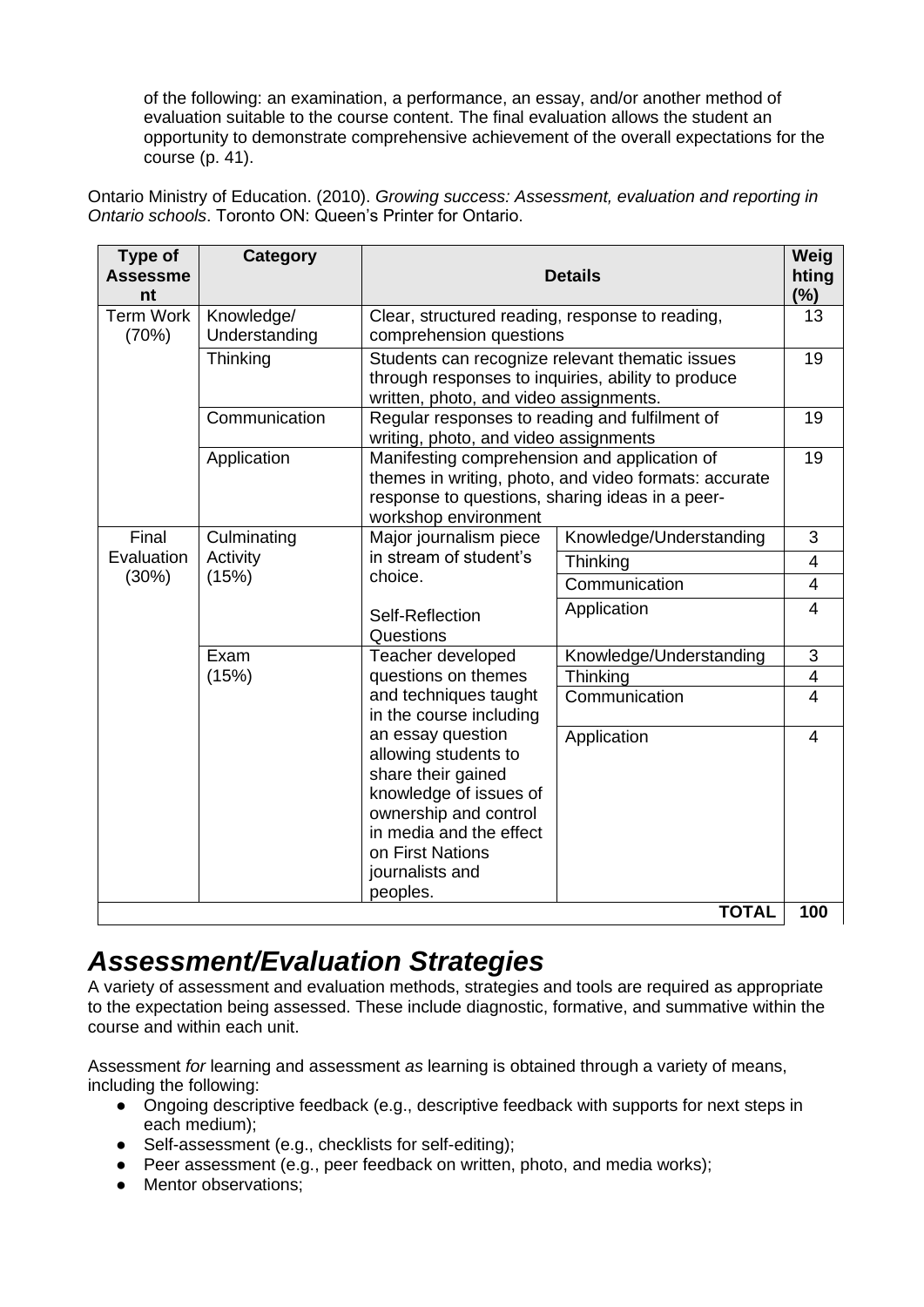• Conversations with student on a regular basis to verbalize observations, ask questions, and clarify understanding.

Evidence of student achievement (assessment *of* learning) is collected from various sources, including the following:

- Ongoing observations of most consistent work, with consideration given to most recent work (e.g., evidence of meeting expectations in writing);
- Conversations with students (e.g., next steps for publishing media works);
- Culminating activity ( Major Journalism Piece);
- Exam.

The Ministry of Education's 2010 document, *Growing Success*, outlines the seven fundamental principles that guide best practice in the assessment and evaluation of students. KiHS teachers use practices that:

- are fair, transparent, and equitable for all students;
- support all students, including those with special education needs, those who are learning the language of instruction (English or French), and those who are First Nation, Métis, or Inuit;
- are carefully planned to relate to the curriculum expectations and learning goals and, as much as possible, to the interests, learning styles and preferences, needs, and experiences of all students;
- are communicated clearly to students and parents at the beginning of the course and at other points throughout the school year or course;
- are ongoing, varied in nature, and administered over a period of time to provide multiple opportunities for students to demonstrate the full range of their learning;
- provide ongoing descriptive feedback that is clear, specific, meaningful, and timely to support improved learning and achievement;
- develop students' self-assessment skills to enable them to assess their own learning, set specific goals, and plan next steps for their learning (p.6).

### *Resources*

American English. (2020, January 29). *History of Journalism 1* [Video]. Youtube. <https://www.youtube.com/watch?v=rZFbQEzcLLc>

Ku'ku'kwes News. (n.d.). *Home*.<https://kukukwes.com/>

Nunatsiaq News. (n.d.). *Home*.<https://nunatsiaq.com/>

Ontario Ministry of Education. (n.d.). *Indigenous education strategy.* <http://www.edu.gov.on.ca/eng/aboriginal/>

Ontario Ministry of Education. (2010). *Growing success: Assessment, evaluation and reporting in Ontario schools*.<http://www.edu.gov.on.ca/eng/policyfunding/growSuccess.pdf>

Ontario Ministry of Education. (2007). *The Ontario curriculum, grades 11 and 12: English.*  <http://www.edu.gov.on.ca/eng/curriculum/secondary/ssciences.html>

Ontario Ministry of Education. (2016). *Ontario schools, kindergarten to grade 12: Policy and program requirements.* <http://edu.gov.on.ca/eng/document/policy/os/index.html>

Purdue Writing Lab. (n.d.). *OWL // Purdue Writing Lab*. Retrieved October 14, 2020, from <https://owl.purdue.edu/index.html>